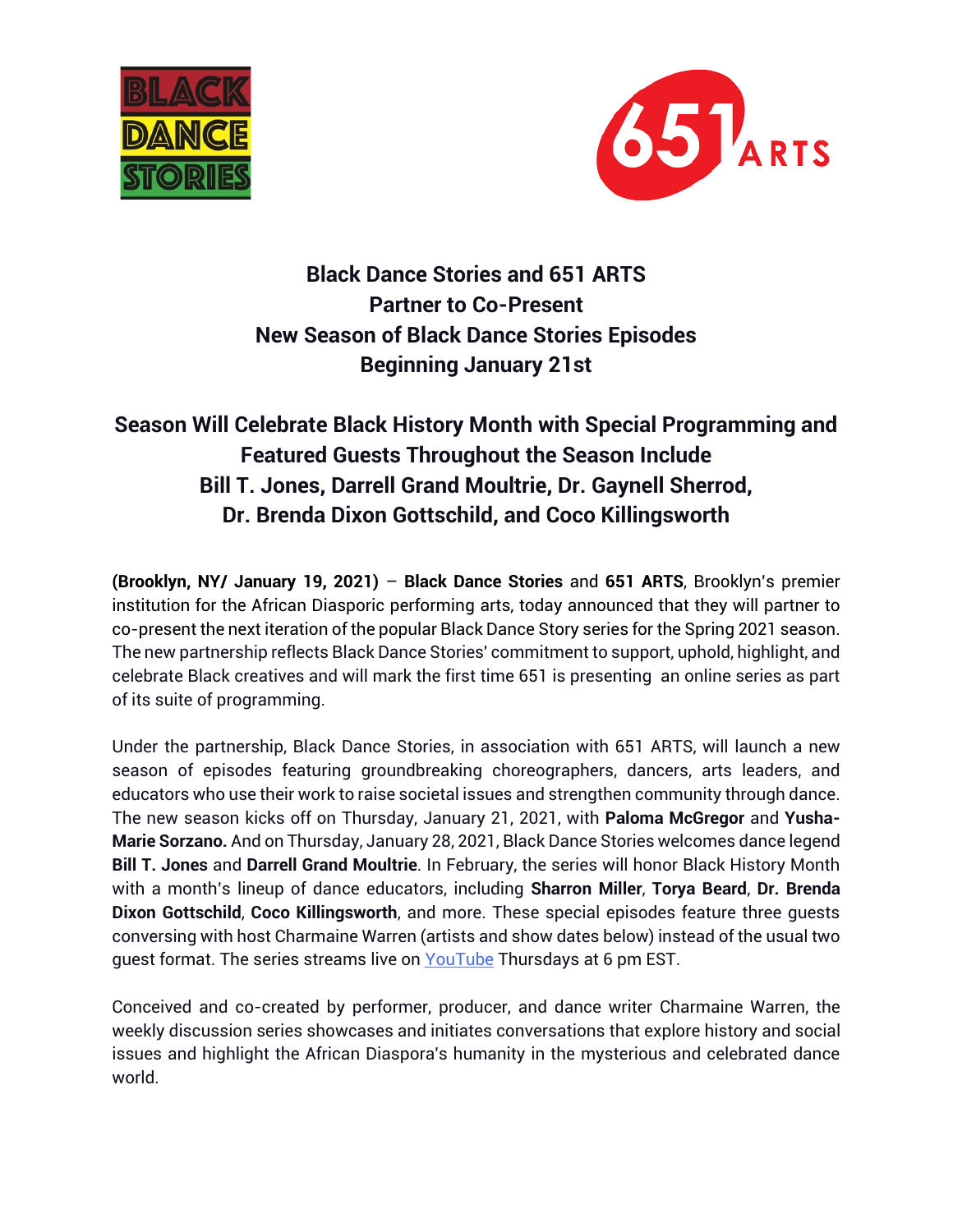"We are thrilled to welcome 651 ARTS to the Black Dance Stories family through this partnership that will lead to the continued creation of exciting BDS content and a deeper engagement with our artists and audiences. To develop such a unique partnership is a major step for Black Dance Stories," said **Charmaine Warren**, Founder and Co-Creator of Black Dance Stories. "Last year was proof of the need for a galvanizing place for our Black dance community, and we began to meet that need in these seven short months by providing a platform for Black artists and audiences to come together through our weekly story sharing series. Now we are taking things to the next level with 651 ARTS, whose work to deepen the awareness of art across the African Diaspora is in sync with Black Dance Stories' goals and makes them a perfect partner. We will work together to support, uphold, highlight and celebrate Black creatives."

"Black Dance Stories has been doing incredible work and we are thrilled to work with them on co-presenting the series, allowing us to further expand our offerings through this collaboration. There is such a natural synergy between our two organizations as the core of 651's mission has always been the commitment to telling the stories of artists across the Diaspora. At a time when there is a definitive need for more Black storytelling, it is important for Black arts leaders to come together to further amplify the voices of our artists and our legacies," said **Monica L. Williams**, 651's Chief Curator and Director of Programs. "As the fight for racial justice and equity continues, it is now more important than ever for artists in our communities to have the support and resources to tell those stories and this partnership is a major step in that direction."

Black Dance Stories will debut its website—**[www.blackdancestories.org](http://www.blackdancestories.org/)**, on January 21, 2021. The website provides access to new content and previous episodes. Visitors will learn about Black Dance Stories initiatives and team, browse information on the community of dance artists featured on the program, and receive details on upcoming programs and events. The site also contains integrated social media buttons for Instagram, Facebook, Twitter, and YouTube, and allows visitors to sign up for the Black Dance Stories newsletter.

## **Black Dance Stories Upcoming Live Episodes**

- Paloma McGregor & Yusha-Marie Sorzano Jan 21, 2021
- Bill T. Jones & Darrell Grand Moultrie Jan 28, 2021
- Sharron Miller, Princess Mhoon & Sandra Burton Feb 4, 2021
- Torya Beard, Vincent Thomas & Deidre Dawkins Feb 11, 2021
- Dr. Gaynell Sherrod, Dr. Brenda Dixon Gottschild & Dwana Smallwood Feb 18, 2021
- Earl Mosley, Dr. Halifu Osumare & Coco Killingsworth Feb 25, 2021

## **About Black Dance Stories (BDS)**

Black Dance Stories (BDS) is a community working together to support, uphold, highlight, and celebrate Black creatives. They are committed to providing a platform to amplify Black creatives' voices and stimulate conversations around timely issues across the African Diaspora. Through its free, public weekly story sharing series and a variety of education and networking programs, Black Dance Stories fosters community, solidarity, cultural exchange and highlights the work and humanity of Black artists. It launched in June 2021 in response to Black dance artists' need to talk about life during COVID-19 and support the Black Lives Matter movement. The series is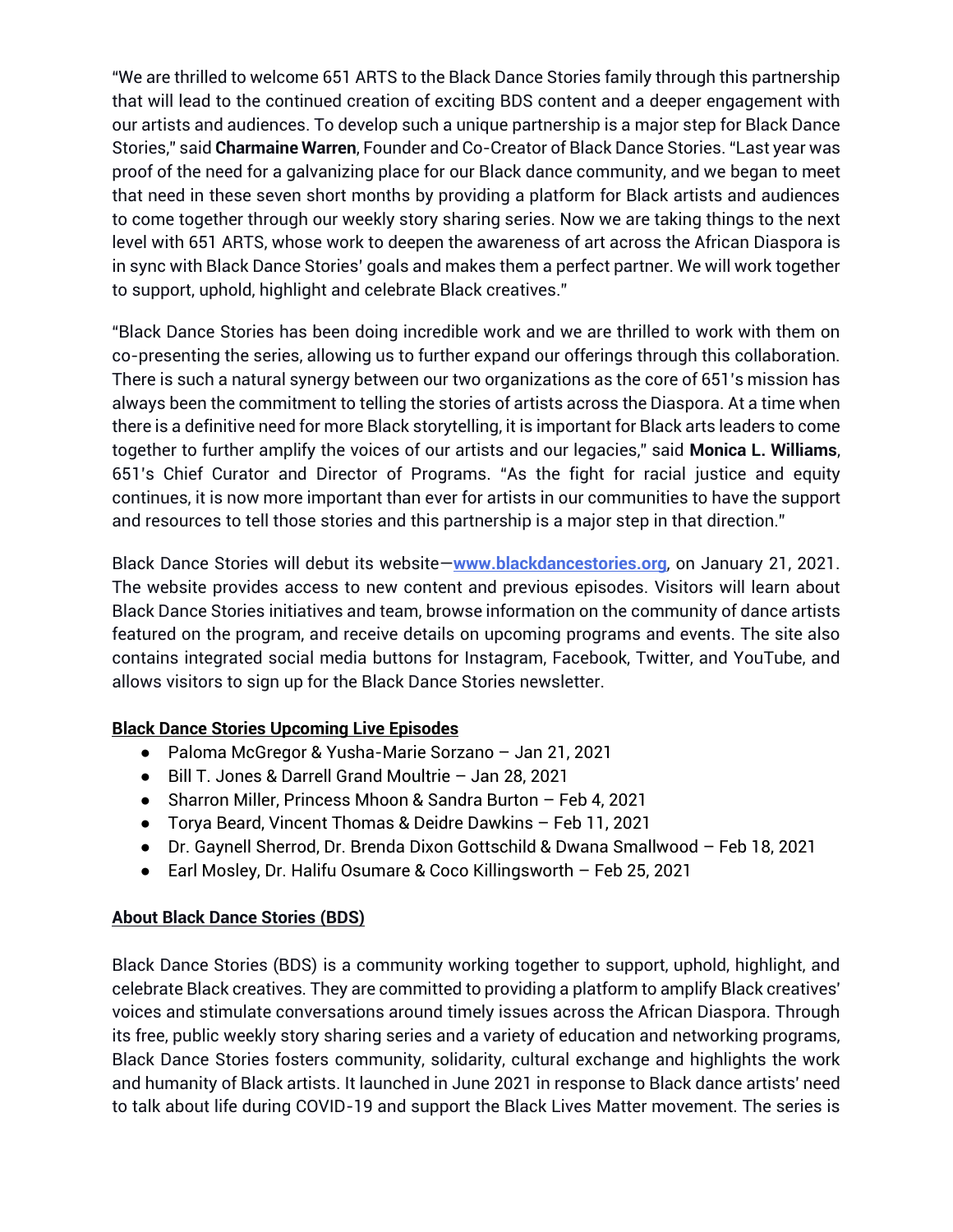consistent with Black artists' tradition of finding a way to amplify their voices during turbulent times. When civil, moral, and social freedoms are challenged and stifled, Black artists find ways to use their talents as activism. Founder and co-creator Charmaine Warren reminds weekly viewers: "Black dance artists have not been quiet since. Black dance artists have been doing the work. Black dance artists continue to make work. To stay involved, we will hold weekly impromptu discussions and tell stories—Black Dance Stories. This is one action—we will stay involved."

Black Dance Stories has featured pioneering dance and movement artists including Kyle Abraham, Oluwadamilare "Dare" Ayorinde, Camille A. Brown, Ayodele Casel, nora chipaumire, Lorenzo "Rennie" Harris, Raja Feather Kelly, Bebe Miller, Kyle Marshall, Maria Bauman Morales, Okwui Okpokwasili, David Roussève, Abdel R. Salaam, Jason Samuels Smith, Marjani Forté-Saunders, Jawole Willo Jo Zollar, and more. The producing team consists of Black creatives in the arts, including Founder and Co-Creator Charmaine Warren, Co-Creator Kimani Fowlin, Graphic Designer Tony Turner, Publicist Cynthia Tate, Web Designer Gabe Dekoladenu, Director of Digital Media Makeda Smith, Video Producer Kaitlyn Chandler, and Director of Finance and Development Renee Redding-Jones. Antonio Burkett (International Interpreting) and Shannon Morrison (Morr Interpreting) have worked together to provide ASL interpreting services for Black Dance Stories.

## **About 651 ARTS**

Founded in Brooklyn, NY in 1988, the mission of 651 ARTS is to deepen awareness of and appreciation of contemporary performing arts and culture of the African Diaspora, and to provide professional and creative opportunities for artists of African descent.

651's signature programs have featured pioneering Black choreographers from around the world including Germaine Acogny, Nora Chipaumire, Carmen de Lavallade, Diane McIntyre, Bebe Miller, Abdel R. Salaam and Jawole Willo Jo Zollar. As part of its commitment to the furtherance of conversations and celebration of Diaspora music, the institution has presented dialogues and performances by Somi, Hugh Masekela, and Grammy-winning artist Betty Carter, to name a few. Theatrical and text-based works by Anna Deavere Smith, Sekou Sundiata, Marc Bamuthi Joseph, Ntozake Shange, Okwui Okpokwasili and Maria Bauman are representative of the hundreds of artists and productions featuring solo creations, collaborations, emerging artists, and works-indevelopment all produced by 651's visionary leadership in the field of Black performance.

*651 ARTS' programs are made possible by gifts from generous individuals and grants from the Bay and Paul Foundations, Con Edison, Doris Duke Charitable Foundation, Ford Foundation, Howard Gilman Foundation, Lambent Foundation, the LuEsther T. Mertz Charitable Trust, Mertz Gilmore Foundation, the Mid Atlantic Arts Foundation, New York Community Trust, the Emma Sheafer Charitable Trust, the New York City Department of Cultural Affairs in partnership with the City Council, including Majority Leader Laurie A. Cumbo, and the New York State Council on the Arts with the support of Governor Andrew Cuomo and the New York State Legislature*

For more information on Black Dance Stories: